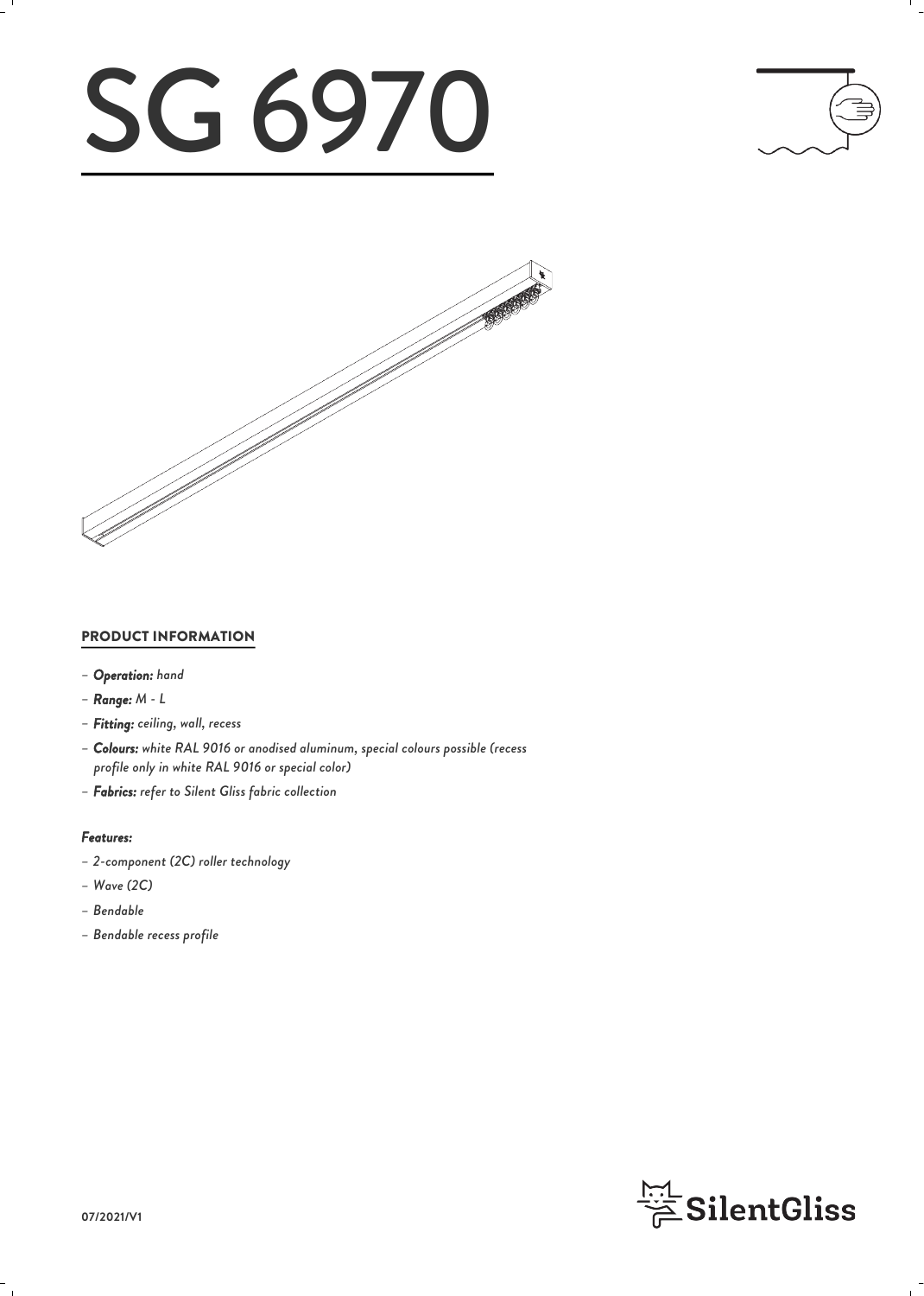# SYSTEM SPECIFICATIONS



#### **C. SPECIFICATION** EN

#### *EN*

*Silent Gliss SG 6970 Hand Drawn Curtain Track System. Comprises aluminium profile SG 10850 supplied made to measure in silver anodised or white powder coated, alternatively a specified RAL colour. SG 10840 at 10/m, 2 end covers SG 11235.* TEXT *Top fixed with brackets SG 3004/3041 max. 500 mm centres. Wall fix SG Smart Fix at max. 500 mm centres. Optional recess profile SG 10862. Silent Gliss Wave option is available.* 

#### *SV*

*Silent Gliss SG 6970 handdragssystem. Består av aluminiumprofil SG 10850 i specificerad längd i vitlack, alu natur eller angiven RAL färg.*

*10 st SG 10840 glid per meter, 2 st SG 11235 ändskydd per system. Takmonteras med fäste SG 3004/3041 c/c 500 mm. Väggmontering med SG Smart Fix c/c 500 mm. Kan levereras med infällningsprofil SG 10862. Kan användas med system Wave.* 

#### *NO*

*Silent Gliss SG 6970 Manuell gardinskinne. Består av aluminiumprofil SG 10850 i spesifisert lengde, standard i hvitlakkert eller alu natur. Kan også leveres i spesifisert RAL farge. 10 stk SG 10840 glidere pr meter, 2 stk 11235 endelokk pr system. Takmonteres med feste SG 3004/3041 c/c 500 mm. Veggmontering med SG Smartfix c/c 500 mm. Kan leveres med profil for innfelling SG 10862. Kan kombineres med Wave system.* 

#### *DA*

*Silent Gliss SG 6970 håndtrukket gardinskinnesystem. Består af en aluminiumprofil SG 10850 i ønsket længde, sølvanodiseret eller hvid pulverlakering, alternativt en specificeret RAL-farve. 10 stk. SG 10840 pr. m og 2 stk. SG 11235 endelåg. Loftmonteres med beslagene SG 3004/3041 højst 500 mm afstand. Vægmonteres med SG Smart Fix med en afstand på højst 500 mm. Kan leveres med indfældningsprofil SG 10862. Kan bruges med Silent Gliss Wave.* 

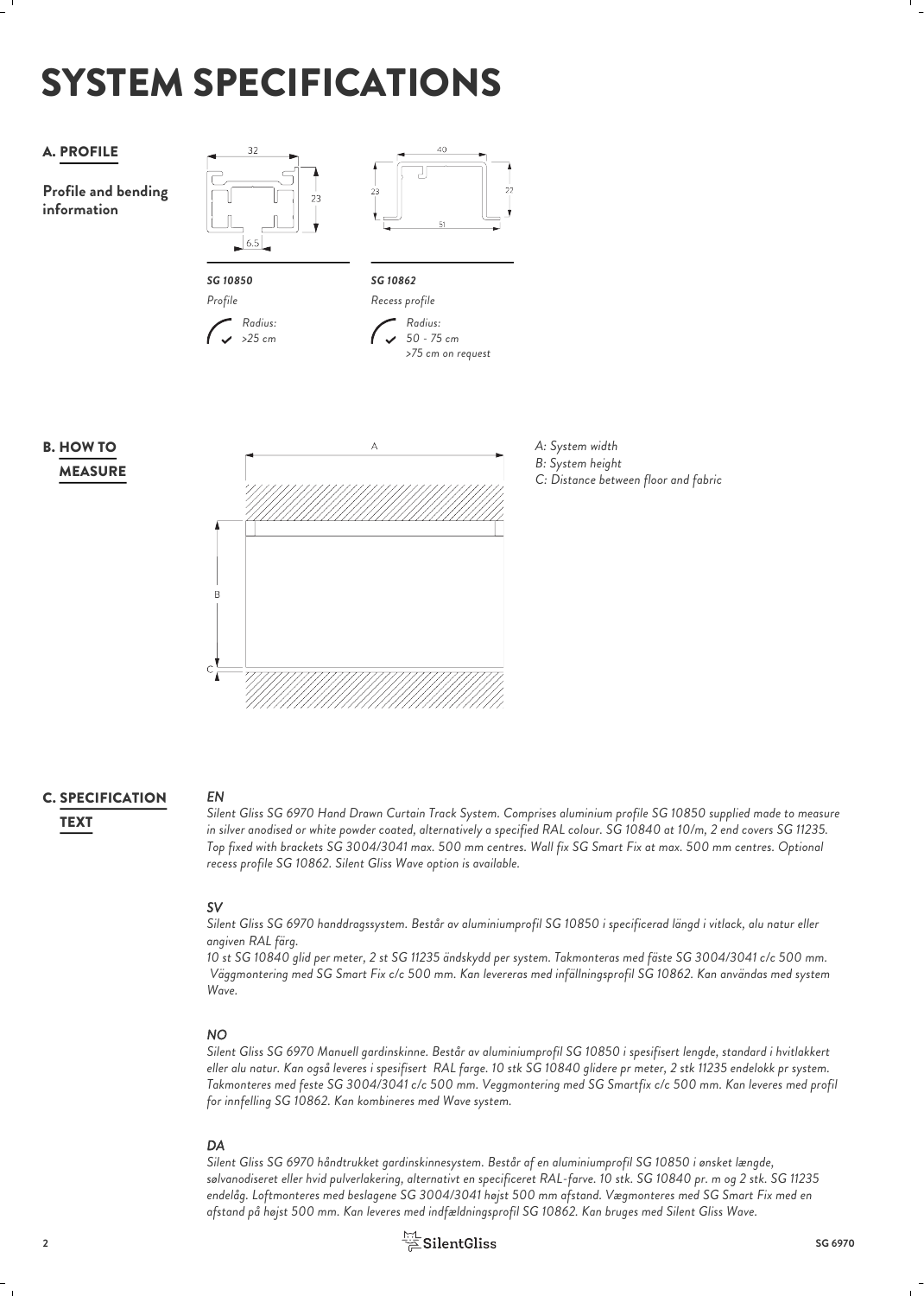## FITTING

#### INFORMATION A.

*For detailed fitting information, visit the Silent Gliss* FITTING *website.*



#### B. CEILING FITTING

**Clamp SG 3004**





*SG 3004 Clamp*

#### **Direct fitting**









*Support plate*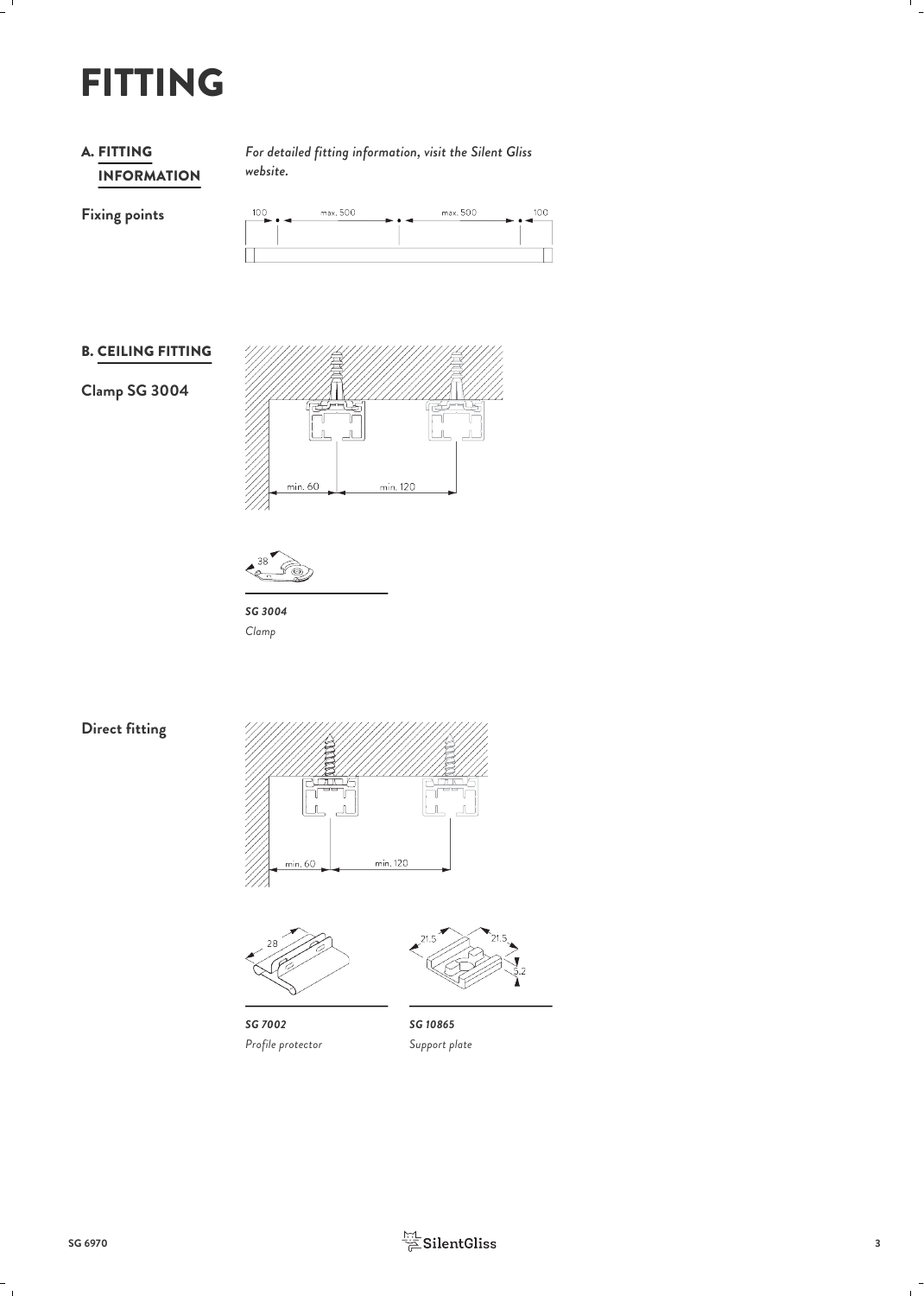#### **Bracket SG 3041**





*SG 3041 Bracket*

#### C. WALL FITTING

**Smart Fix**



*Smart Fix SG 11200 - SG 11205 and bracket SG 3041: Screw SG 10492 (M4x8) needed.*



*Square Smart Fix SG 11210 - SG 11215 and bracket SG 3041:*

*Screw SG 10492 (M4x8) needed.*



*Universal Smart Fix SG 11154 - SG 11156 and bracket SG 3041: Screw SG 10407 (M4x10) needed.*

| <b>Smart Fix</b>    | X mm (SG 3041) | X mm (SG 3004) |
|---------------------|----------------|----------------|
| SG 11200 / SG 11210 | 83             |                |
| SG 11201 / SG 11211 | 103            | 72             |
| SG 11202 / SG 11212 | 123            | 92             |
| SG 11203 / SG 11213 | 143            | 112            |
| SG 11204 / SG 11214 | 173            | 142            |
| SG 11205 / SG 11215 | 223            | 192            |
| SG 11154            | 128-156        | 102-130        |
| SG 11155            | 158-186        | 132-160        |
| SG 11156            | 208-236        | 182-210        |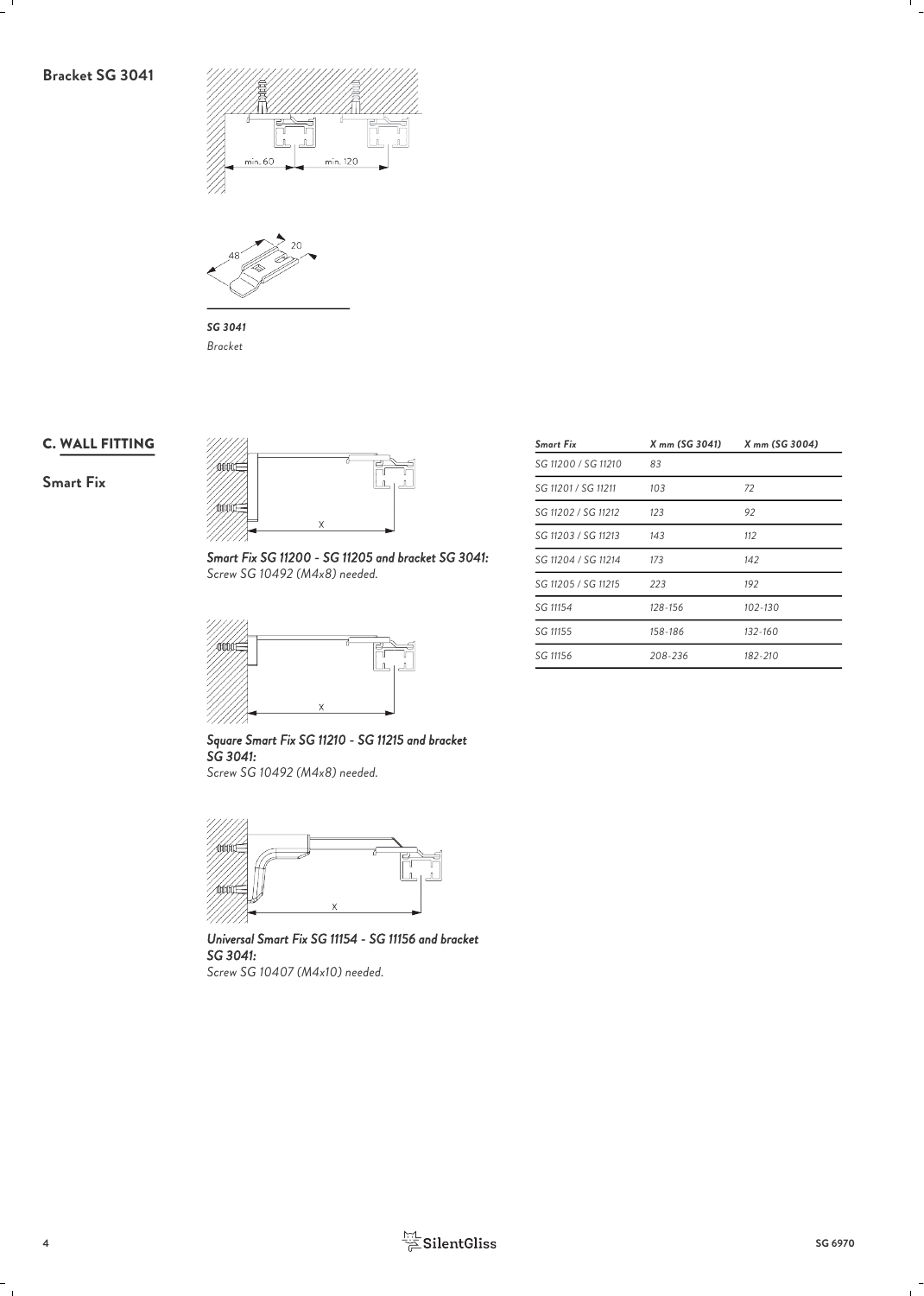

*Smart Fix SG 11201 - SG 11205 and clamp SG 3004: Screw SG 10074 (M4x8) needed.*



*Square Smart Fix SG 11211 - SG 11215 and clamp SG 3004: Screw SG 10074 (M4x8) needed.*



*Universal Smart Fix SG 11154 - SG 11156 and clamp SG 3004: Screw SG 11158 (M4x12) needed.*







*Clamp Bracket SG 3041*







*SG 11203 Smart Fix 120 mm*

*Pan head screw M4x10*



*SG 11158 SG 11200*



*SG 11204 SG 11205 Smart Fix 150 mm Smart Fix 200 mm*

*SG 3004*



*SG 10492*



*SG 11202 Smart Fix 100 mm*







*Smart Fix 60 mm Smart Fix 80 mm SG 11201*



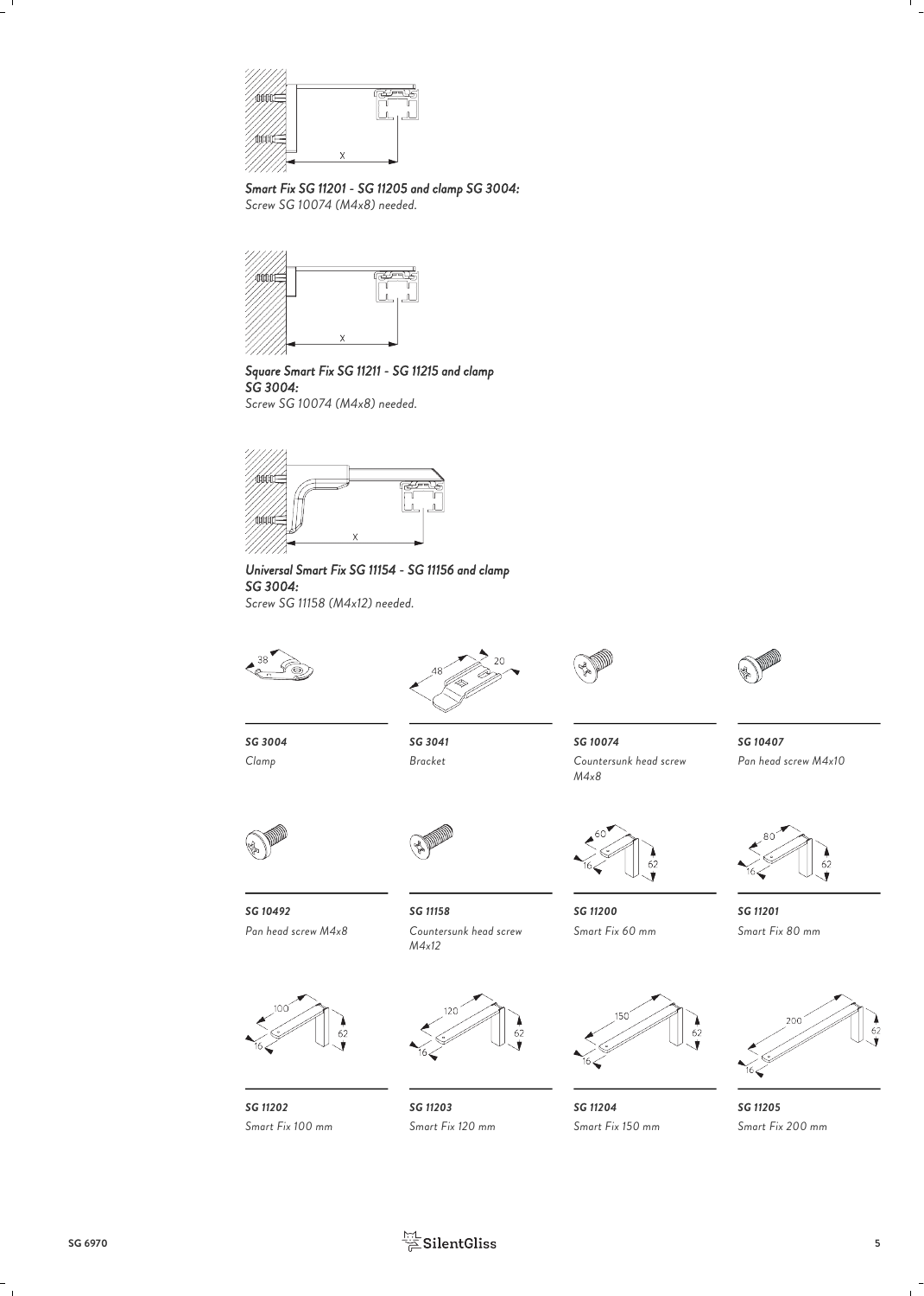



*SG 11210 SG 11211 Square Smart Fix 60 mm*





*Square Smart Fix 80 mm Square Smart Fix 100 mm SG 11212 SG 11213 Square Smart Fix 120 mm*





*SG 11215*



*SG 11154 SG 11155*





*Square Smart Fix 150 mm*

*Square Smart Fix 200 mm Universal Smart Fix 120 mm Universal Smart Fix 150 mm*



*SG 11156 Universal Smart Fix 200 mm*

#### D. RECESS FITTING

**Recess profile SG 10862**



*One wedge SG 5118 per fixing point. For detailed recess fitting, visit the Silent Gliss website.*



*Recess profile*



*SG 10862 SG 10864 Recess mask*



*SG 5118 Wedge*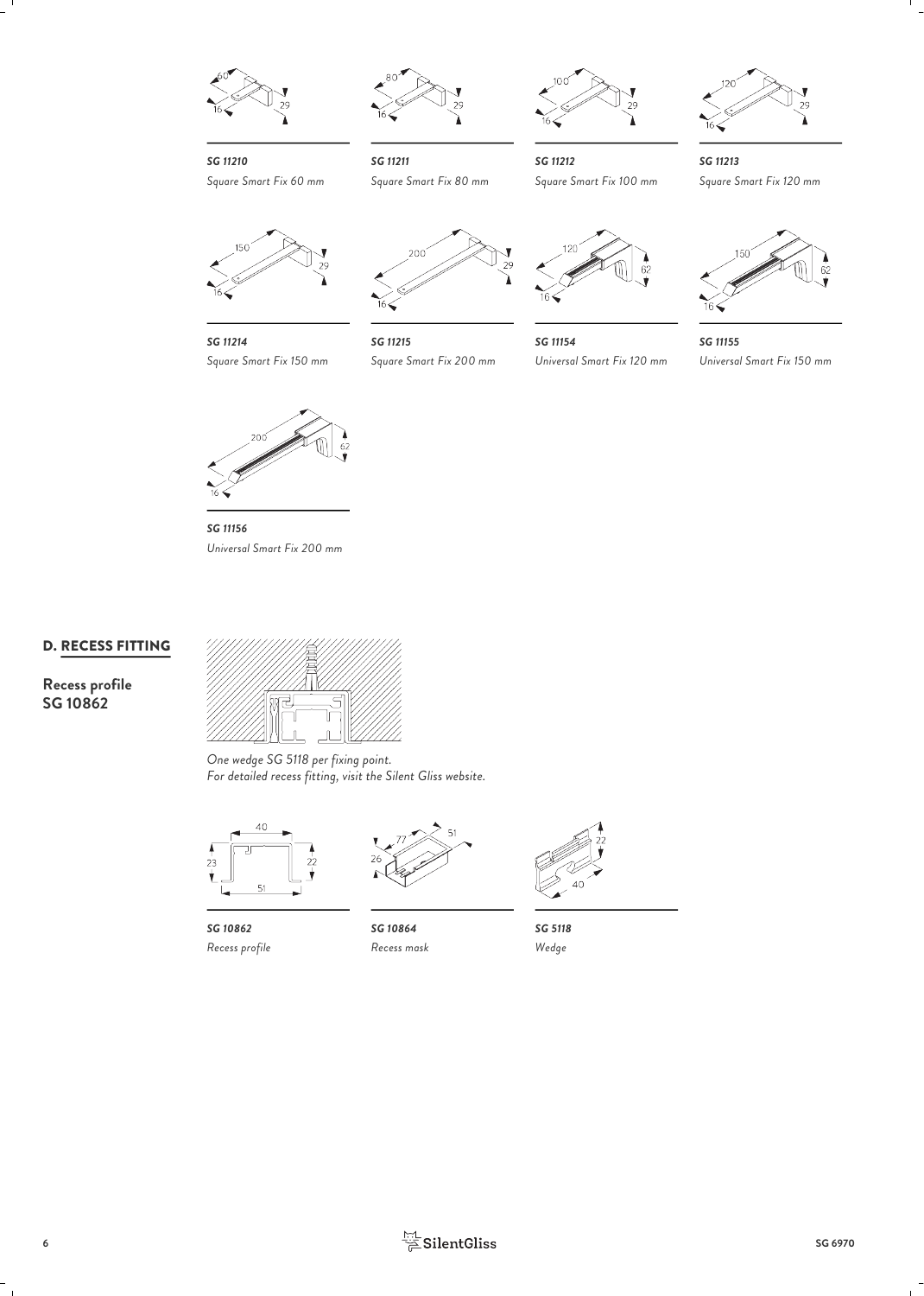## SYSTEM OPTIONS

#### A. WAVE





SG 10852



- *– SG 11295 End stop*
- *– SG 10852 Wave 2C roller cord 80 mm*



*Optional components: – SG 10869 Wave 2C roller cord 60 mm*



*Curtain components:*

- *– SG 3582 Hook*
- *– SG 6349 Wave curtain tape*
- *– SG 6363 Wave top hemming tape*
- *– SG 10075 Lead weight 50 gr/m*
- *– SG 10076 Fabric weight*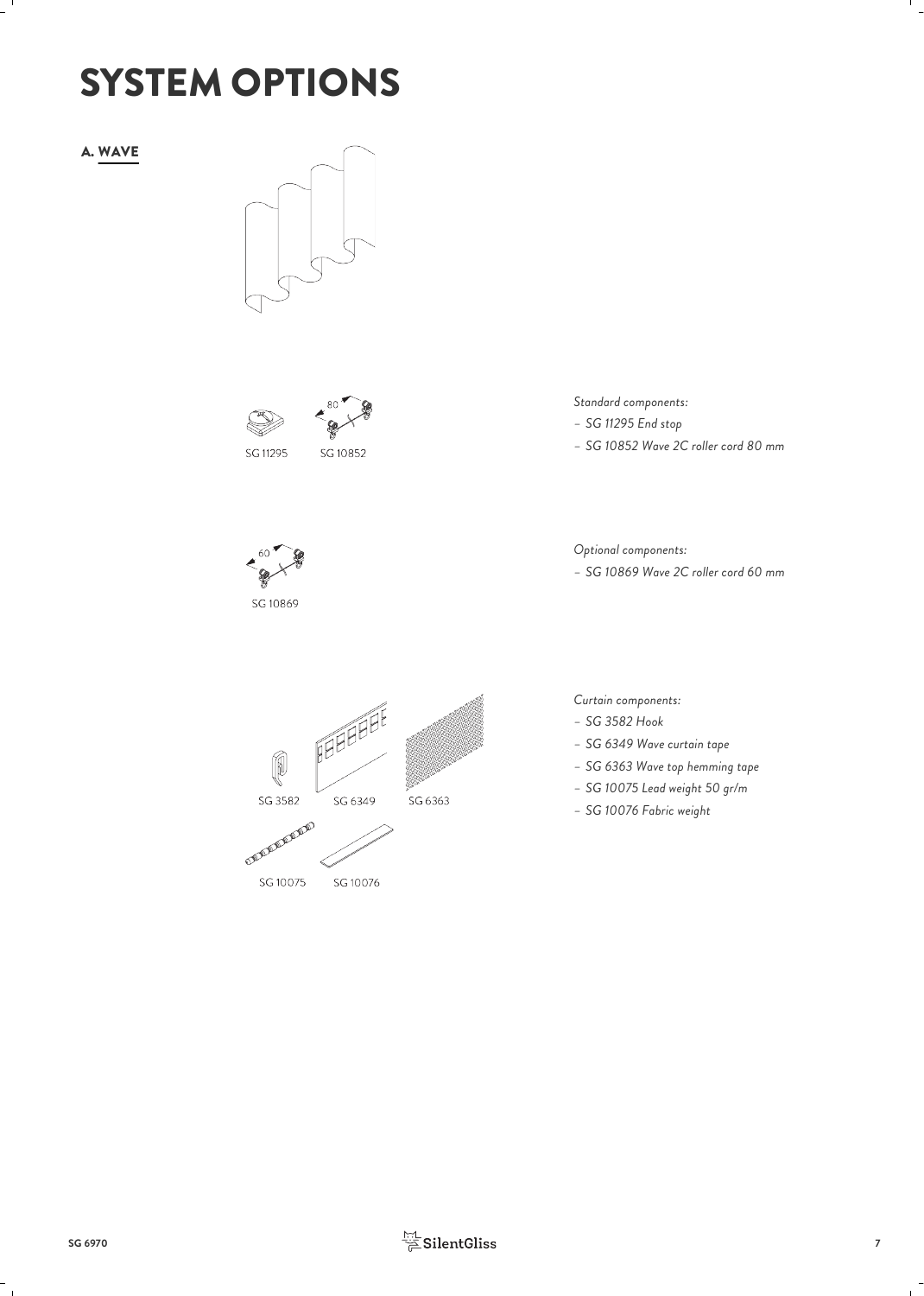Wave stack depth - 2C roller cord (standard compenents)



| 2C Roller cord<br>SG 10852 | Pockets between<br>hooks | Approx. curtain<br>fullness | Stack depth | Stack size<br>В           | Min distance |
|----------------------------|--------------------------|-----------------------------|-------------|---------------------------|--------------|
| 80                         | 6                        | ~2.1                        | 140         | 210 per metre<br>of track | 90           |
| 80                         |                          | ~2.3                        | 160         | 210 per metre<br>of track | 100          |

| 2C Roller cord<br>SG 10869 | Pockets between<br>hooks | Approx. curtain<br>fullness | Stack depth | Stack size<br>В           | Min distance |
|----------------------------|--------------------------|-----------------------------|-------------|---------------------------|--------------|
| 60                         |                          | ~2.1                        | 100         | 260 per metre<br>of track | 70           |
| 60                         |                          | ~2.3                        | 120         | 260 per metre<br>of track | 80           |

## GENERAL NOTES

#### *Dimensions*

- *– Measurements are in mm except where indicated.*
- *– Max. kg relates to fabric incl. accessories.*
- *– Stack size depends on curtain make-up and fabric thickness.*
- *– Distance between gliders max. 80 mm / distance between rollers max. 100 mm.*
- *– Recommended distance floor / fabric: 20 mm.*
- *– In order to determine system height (B), the smallest room height must be taken into account.*

#### *Fitting*

- *– Installation by qualified fitter only.*
- *– Number of brackets and fitting positions / fixing points vary depending on fitting surface, system weight, fabric make-up, screw / fixing type and obstacles.*
- *– Qualified fitter must use appropriate screws / fixings for each situation.*
- *– Profile lip if applicable to be installed to room side.*

#### *Child Safety*

- *– All relevant Silent Gliss systems correspond to child safety EN 13120.*
- *– All parties involved must comply with EN 13120.*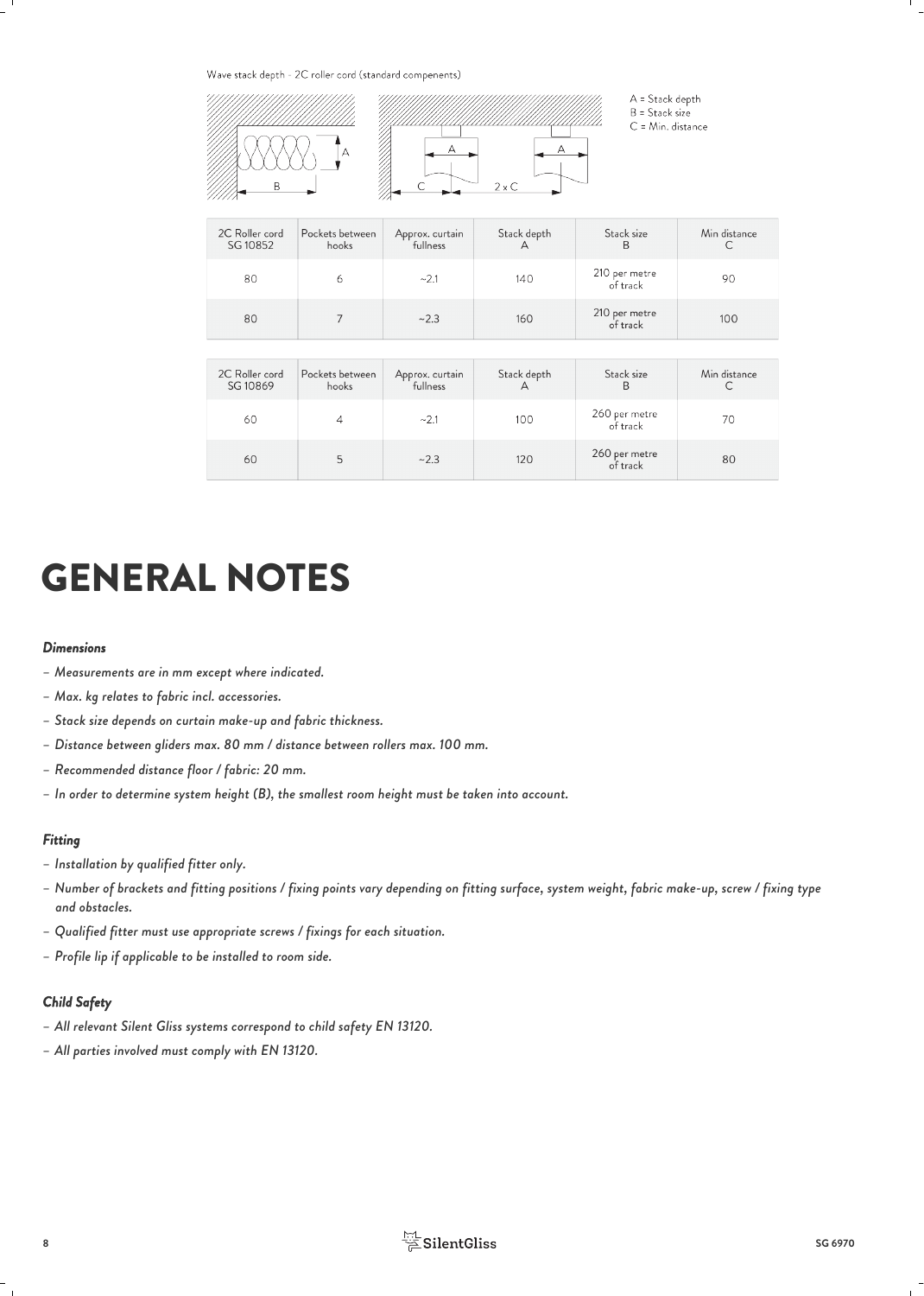# PARTS

#### A. STANDARD PARTS



*SG 3004 Clamp*



*SG 3581 Hook*



*SG 10840 2C roller*

*SG 10850 Profile*



*SG 11465*

*End cover*

*Spring stop*

#### B. OPTIONAL PARTS

*SG 3012 Hook*

*SG 3041 Bracket*

*SG 3582 Hook*

*SG 5118 Wedge*











*SG 6349 Wave curtain tape*

*SG 6363 Wave top hemming tape*























*SG 10862 Recess profile*

*SG 10864 Recess mask*

#### *SG 10865*

*Support plate*

#### *SG 10869*

*Wave 2C roller cord 60 mm*



#### *SG 11154*

*Universal Smart Fix 120 mm*



#### *SG 11155 Universal Smart Fix 150 mm*

#### *SG 11156*

*Universal Smart Fix 200 mm*



#### *SG 11158*

*Countersunk head screw M4x12*

#### *SG 11200*

*Smart Fix 60 mm*

#### *SG 11201*

*Smart Fix 80 mm*

#### *SG 11202*

*Smart Fix 100 mm*

#### *SG 11203*

*Smart Fix 120 mm*

#### *SG 11204*

*Smart Fix 150 mm*



*Smart Fix 200 mm*





*SG 7002 Profile protector*

**SG 10074**<br>Countersunk head screw  $M4\times8$ *Countersunk head screw M4x8*

*SG 10075 Lead weight 50 g/m*

*SG 10076 Fabric weight*

*SG 10407 Pan head screw M4x10*



*SG 10492 Pan head screw M4x8*

*SG 10831 Connection bridge*

*SG 10852 Wave 2C roller cord 80 mm*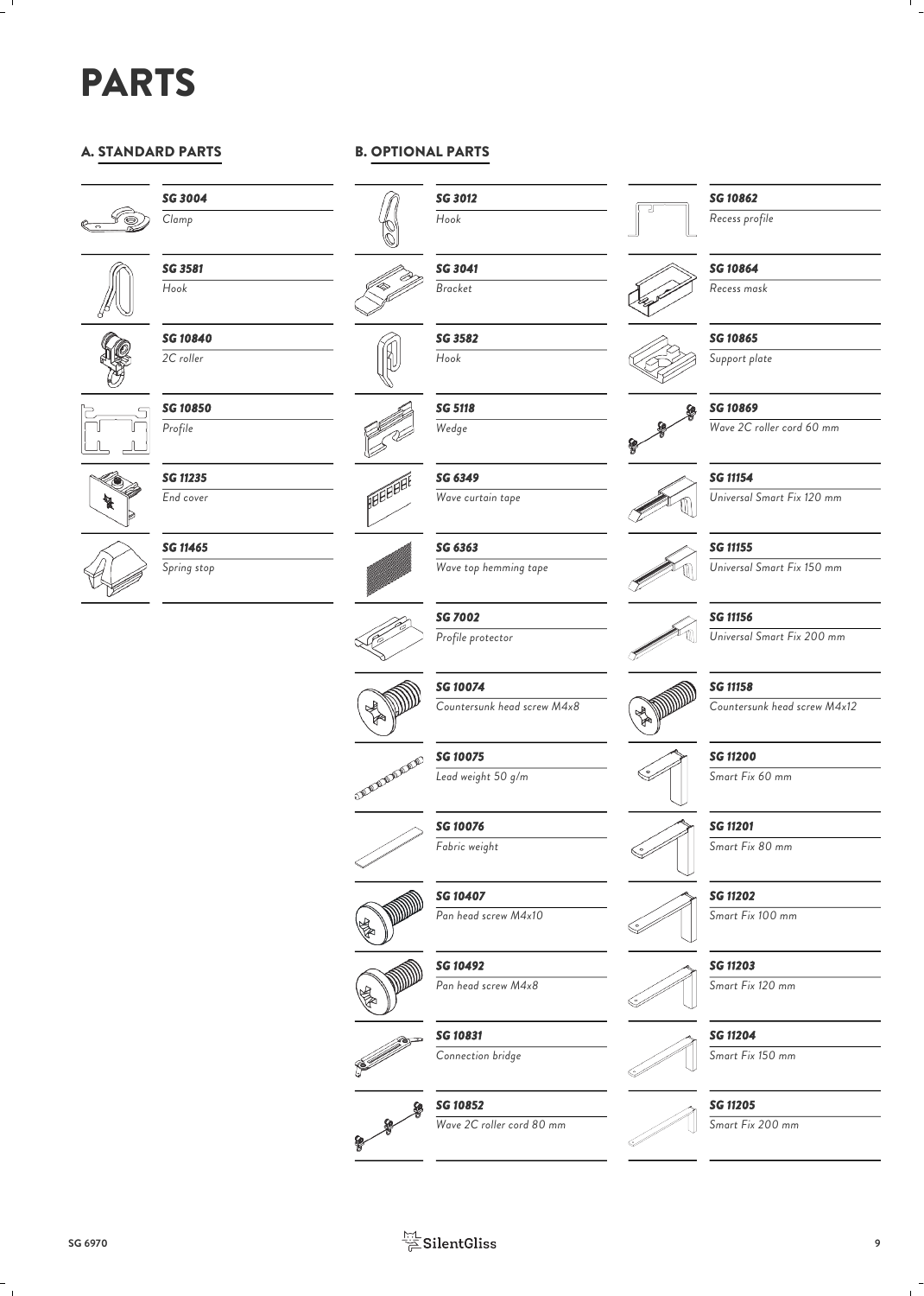

#### *SG 11210*

*SG 11212*

*Square Smart Fix 60 mm*

### *SG 11211*

*Square Smart Fix 80 mm*



*SG 11213*

*Square Smart Fix 120 mm*

*Square Smart Fix 100 mm*



## *SG 11214*

*Square Smart Fix 150 mm*

*Square Smart Fix 200 mm*

## *SG 11295*

*SG 11215*

*End stop*

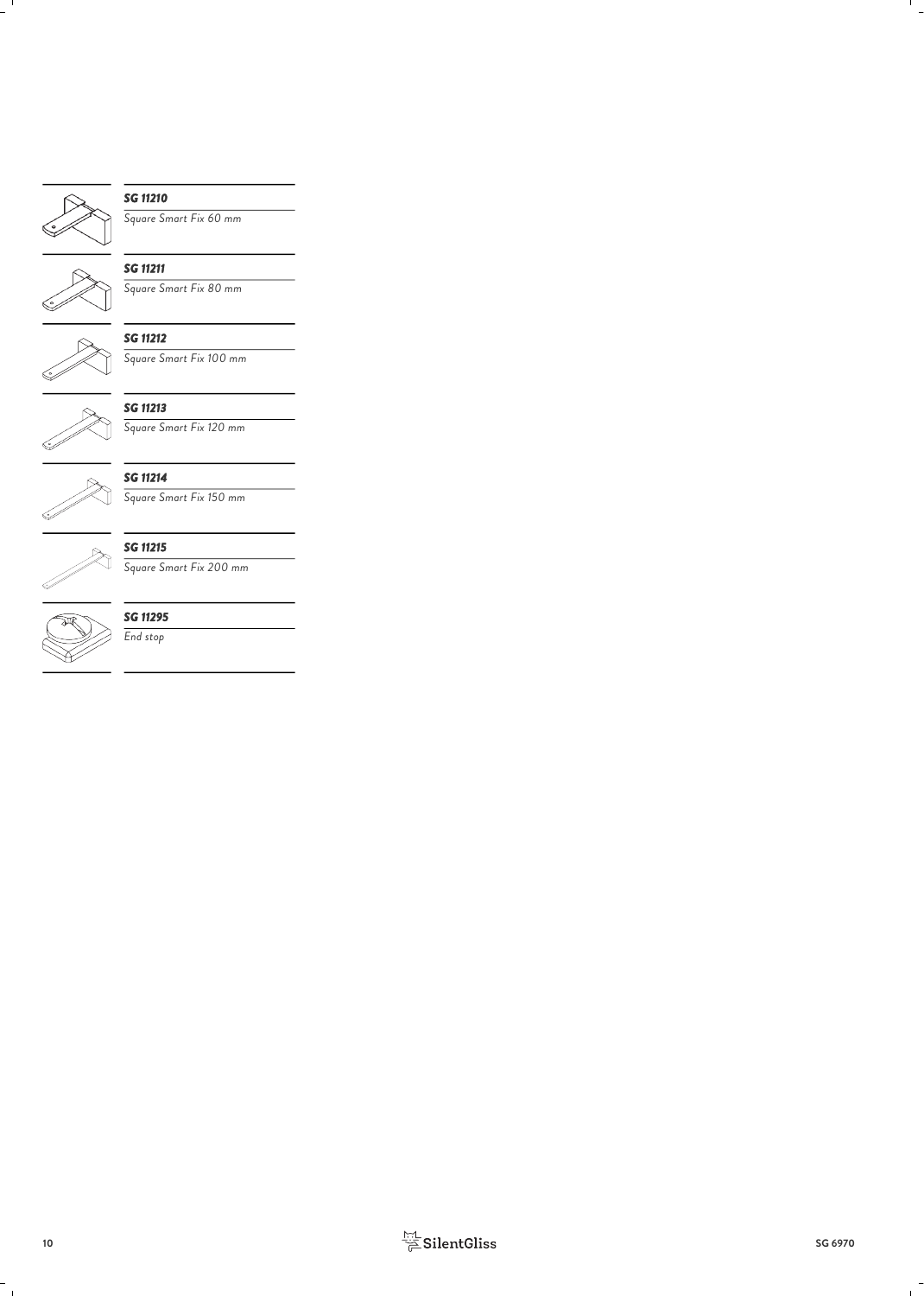